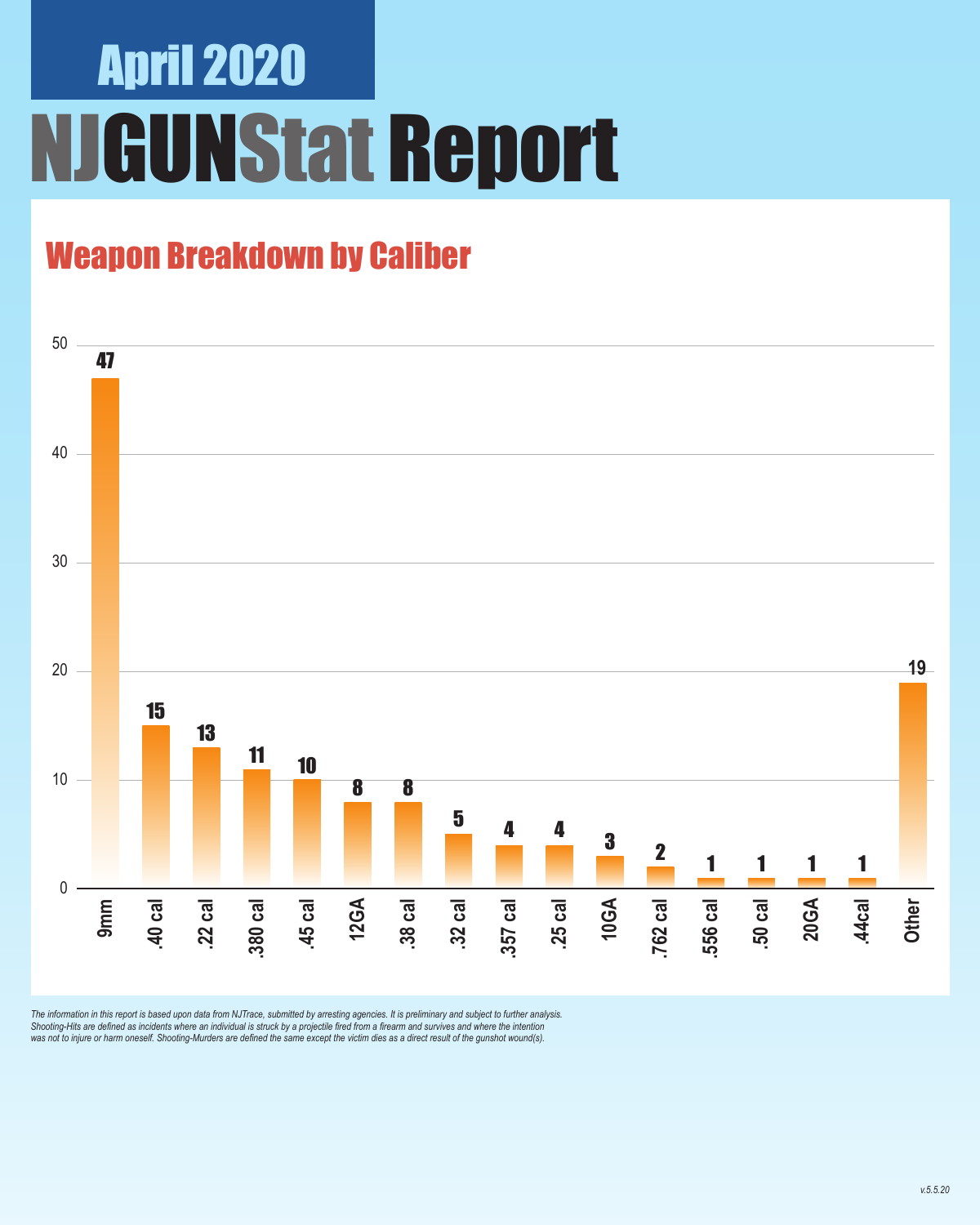#### Gun Recovery Numbers Statewide

| <b>Total Crime Guns Recovered</b>                    | 153 |
|------------------------------------------------------|-----|
| Found Property/Turned in                             | 90  |
| <b>Guns with Possessors</b>                          | 63  |
| Individuals Arrested with<br>more than One Crime Gun |     |

#### New Jersey Counties



#### New Jersey Cities



*\*Other represents any city with fewer than three (3) crime guns*

*The information in this report is based upon data from NJTrace, submitted by arresting agencies. It is preliminary and subject to further analysis. Shooting-Hits are defined as incidents where an individual is struck by a projectile fired from a firearm and survives and where the intention*  was not to injure or harm oneself. Shooting-Murders are defined the same except the victim dies as a direct result of the gunshot wound(s).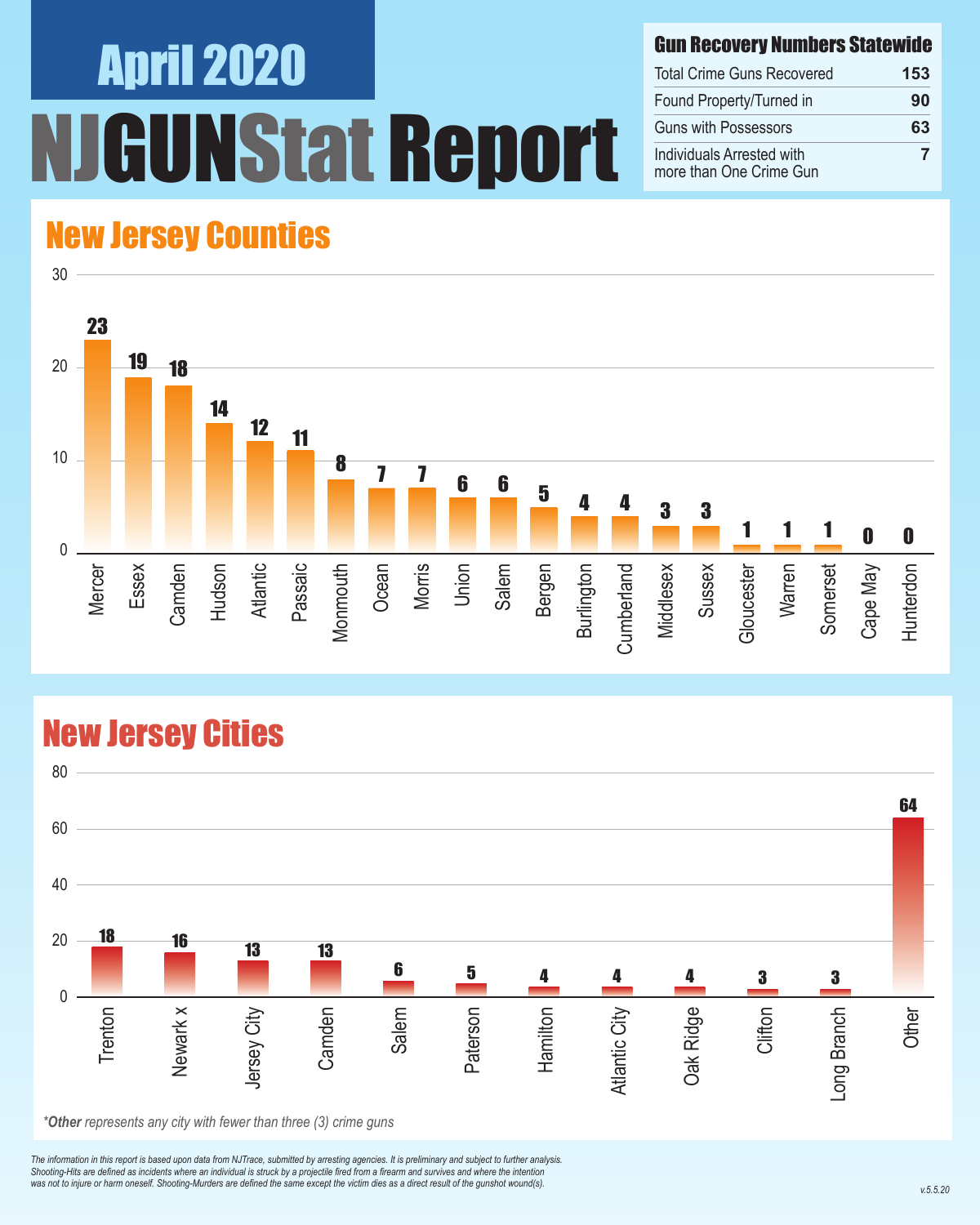### Weapon Breakdown by Manufacturer



*This chart reflects the information provided to the New Jersey State Police through NJTrace, a statewide program that relies on local police departments to input data on guns used in the commission of a crime. This chart does not rely on any reports from the federal Bureau of Alcohol, Tobacco, Firearms and Explosives (ATF). The information is preliminary and subject to further analysis.*